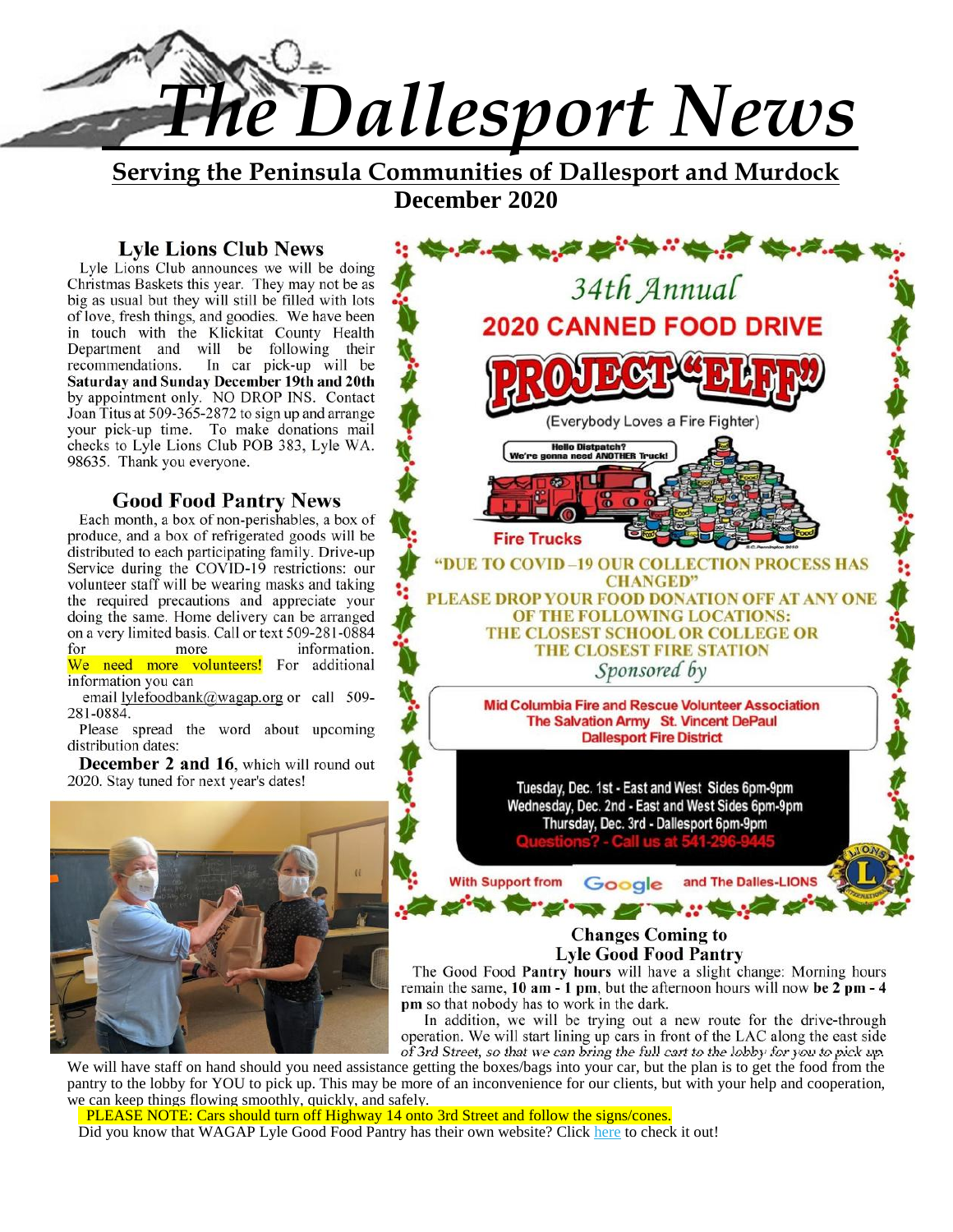May the magic of Christmas fill your life with joy and peace. Best wishes to you and your family during this holiday season.

.<br>Holidays

#### **Dallesport Water District** P.O. Box 131

Happy

Dallesport, WA 98617 If you have any questions regarding your water system, please feel free to contact Dallesport Water District Office: 541- 980-6514 dallesportwater@gmail.com Office Phone Hours: 8 AM to 3 PM Mon. thru Thurs. Dallesport Water District On- Call After Hours Phone: 541-980-6756. Monthly meetings are held on the 3rd Tuesday of every month at 6:30 PM via WEBEX by Cisco

#### www.dallesportwater.org

**next meeting December 15, 2020 @ 6:30 PM**

# **Operation Warm Heart**

The cold winter months, higher electricity use for home heating can burden families struggling to pay their<br>monthly bills. Since 1989, caring Since 1989, caring Klickitat PUD customers have given generously to the Operation Warm Heart fund. Their gifts help other KPUD customers who have problems paying their power bills. "Neighbor helping neighbor" is a proud Klickitat County  $\frac{\text{heat}}{\text{into}}$ tradition. "Sometimes, people who are  $\frac{m\omega}{heh}$ nor-mally able to pay their utility bills have life events happen and need a little help through the tough spots," says  $\frac{dS}{c}$ Customer Service Supervisor Brandy cance Customer Service Supervisor Brandy<br>Myers. "Operation Warm Heart is funded <sub>represent</sub> by our customers to help their fellow neighbor. "What is Operation Warm

Heart? Operation Warm Heart is an emergency energy assistance program funded by contributions from PUD customers. During the past five years, the pro-gram has given more than \$100,000 to help hundreds of families in financial crisis, often because of a health emergency, change in employment or other extenuating issue. Generally, these families are in danger of having their power disconnected. Who Gets Help? All of the funds raised by Operation Warm Heart stay in Klickitat County to help local families experiencing a temporary financial hardship. applications and works with the Goldendale Ministerial Association to screen applicant eligibility.

#### **How Can You Contribute?**

You can be part of Operation Warm Heart with a tax-deductible contribution of any amount. There are three easy ways to give:

• Have a small amount added to your monthly KPUD bill. Most people give just \$1 or \$2 per month.

• Make a contribution of any amount. All gifts are welcome and can be made at any time.

• Place your bill on Operation Round Up, which rounds up utility bills to the nearest dollar, and places the difference into the Operation Warm Heart fund to help needy families. No matter which option you choose, your gift is tax deductible and is a great way to show you care. If you wish to participate, please<br>contact KPUD customer service KPUD customer representatives at 800-548-8357, 509- 773-5891 or 509-493-2255

#### **FVRL Newsroom**

Find out what's happening at FVRL! Our email newsletter, social media, media coverage, and news releases all give you ways to connect and stay up-to date. **https://www.fvrl.org/newsroom**

#### **Online Library Programs** https://bit.ly/36m6Nh3

#### **Klindt's Bookstore**

541-296-3355 315 E. 2nd Street, The Dalles Hours: Mon. – Sat.8:00 am– 6:00 pm Sundays 11:00 am - 4:00 pm

**The Dalles/Wasco County Public Library** 541-296-2815

#### wascocountylibrary.com

722 Court Street, The Dalles **HOURS:**

Monday-Thursday 10 a.m. to 8:30 p.m. Friday-Saturday: 10 a.m. to 6 p.m. Closed Sunday

*\*FREE wireless Internet access* inside the library and on library grounds. **White Salmon Valley Community Library** 509-493-1132 - Town & Country Sq. White Salmon Open Tuesdays 10:00 am - 8:00 pm Wed.-Sat. 10:00 am - 6:00 pm

*\*FREE wireless Internet access* **Goldendale Community Library** (509) 773-4487

131 West Burgen Street Goldendale, Open M Tu Th F Sat 10am-6:00pm and 10 to 8 on Wednesdays

#### **Bookmobile**

Although you won't be able to come on the bookmobile, we are offering these services:

**Wi-Fi**—We'll be broadcasting Wi-Fi, so you can bring your mobile device and connect to the internet.

**Library Sampler**—If you call the number posted on the bookmobile, we can select items from the bookmobile and check them out to you.

*Merry Christmas. Happy Hanukkah. Joyous Kwanzaa. Yuletide Greetings. Happy holidays. Joyeux Noël. Feliz Navidad. Seasons Greetings*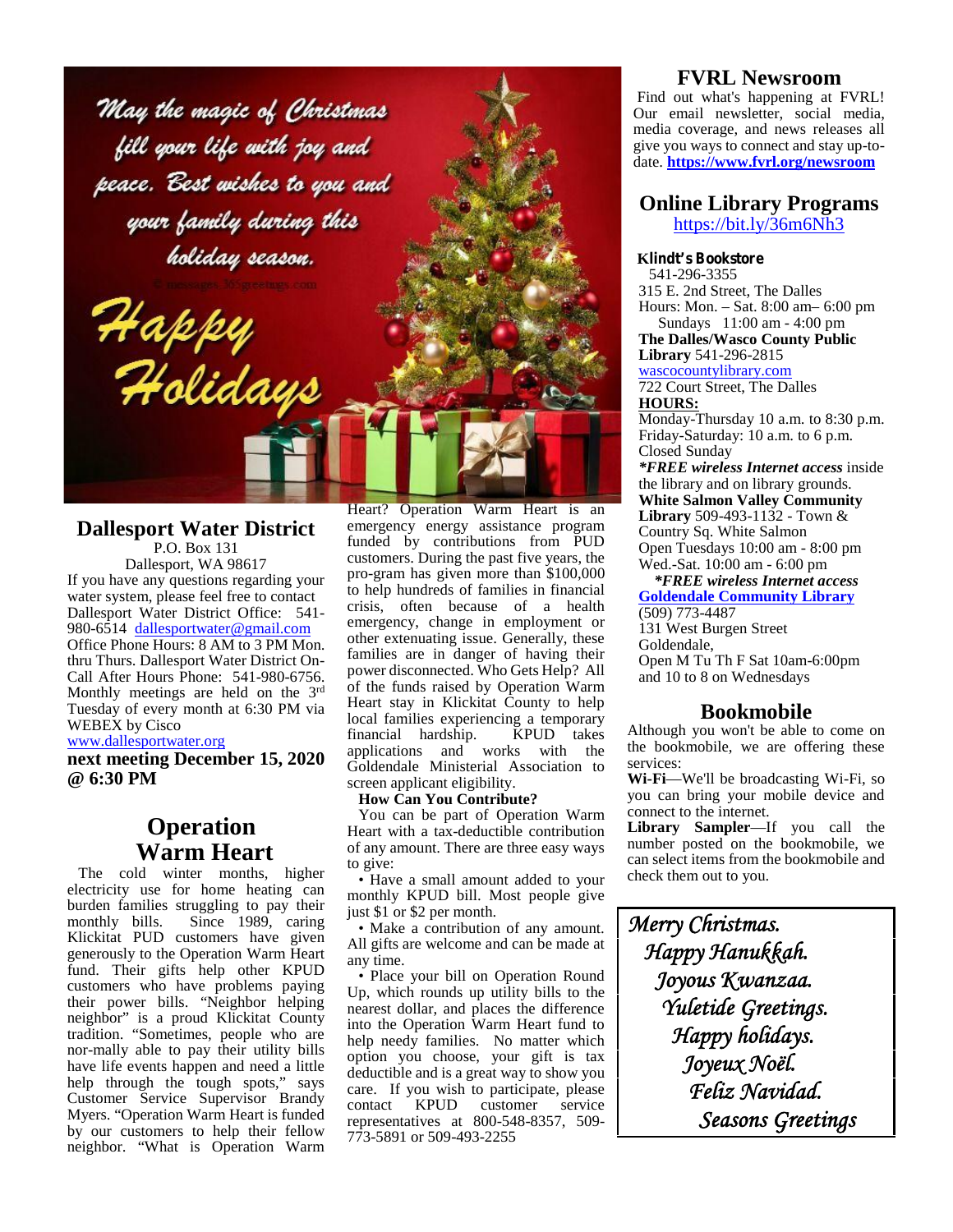#### **Replacement School Levy on Ballot February 9**

On Tuesday, February 9, voters residing in Lyle School District's boundaries will be asked to vote on a measure to continue local levy support for district operations. This is a replacement enrichment levy, not a new tax. If voters approve the measure, the district will collect no more than \$700,000 in 2022 and again in 2023.

This is the same amount approved by voters in 2019 for 2020 and 2021. At that time, the district indicated that collections would not exceed \$700,000 each year, and likely would be less. Currently, it's estimated the district will collect slightly over \$580,000 in the current year, 2020. The district is keeping its pledge.

If the replacement levy is approved this February, property owners will pay an estimated \$1.65 per \$100,000 value in 2022 and \$1.59 in 2023. Historically, the district's property owners have paid a significantly higher tax rate. For example, in the 2015-2016 school year, property owners in the district paid \$3.50 per thousand.

#### **What will the proposed levy cost the average property owner?**

Taxes collected in 2022 on property valued at \$325,000, at an estimated total tax rate of \$1.63, will equal an estimated \$44.15 per month, or \$11 a week. Exemptions from property taxes may be available to certain homeowners. To determine if you qualify, call the Klickitat County Assessor at 509-773-3715.

Throughout the pandemic, Lyle School District has continued to provide instruction throughout. We provided instruction remotely when students and staff were required to stay home, and we were among the first districts in the state and the Gorge to restart in-person instruction this fall.

State funding does not fully pay for the costs of operating a school, even in normal times, and even when it is operating on a tight budget, as Lyle School District does. We have focused on using the local dollars to make the most impact in our students' educational experience.

Now more than ever, your local schools need local support. More information will be available www.lyleschools.org and on the district Facebook page over the next two months.

**==========================**

The holiday season is a perfect time to reflect on our blessings and seek out ways to make life better for those around us.

#### **COVID-19 Restrictions**

Washington introduces new COVID-19 restrictions. With COVID-19 diagnoses and hospitalizations dramatically on the rise in Washington, Gov. Jay Inslee announced new restrictions November 15th. Most took effect **Nov. 16th. and will last through Dec. 14.** The list restricts gatherings, indoor dining, weddings, visits to long-term care facilities and more. Inslee said he would commit \$50 million in coronavirus relief for impacted businesses. However, he also said the timeline for the restrictions is subject to change, pending a review of COVID-19 data at the end of these four weeks.

The new restrictions include the following:

No indoor bar or restaurant services, starting Wednesday. Outdoor dining and to-go service is still allowed.

No indoor services permitted at movie theaters, museums, zoos, and aquariums.

No indoor gatherings with people from outside of one's household.

25% indoor capacity for all retailers, including grocery stories, and for  $\frac{1}{100}$ religious, personal, and professional  $\frac{SI}{m}$ services.

No wedding or funeral receptions; ceremonies are limited to 30 people or less.

Outdoor social gatherings limited to 5 people from outside of one's household. 6. Real Estate: Open houses are prohibited.

Outdoor visits only for long term care facilities.

The restrictions do not impact childcare facilities, K-12 schools, or colleges they are still subject to current state guidance specific to reopening schools. Additionally, courts are exempt from the new rules.

The timeline for the restrictions is subject to change, pending a review of COVID-19 data at the end of those four weeks, Inslee said.

# **A Stern Message from Vern Harpole, MD**

Hi fellow citizens. I am just venting to make myself feel better. I offer my take on what the Health Departments across the country really want to say but can't...in so many words. My credentials are that I am a Doc with 45 years of Public experience and expertise. **How to change bad behavior...the abbreviated version:** Teaching and preaching don't do a darn thing to change anyone's behavior. It always sounds good. Just show people how smoking causes cancer and they will quit, or teach people how seat belts will save lives. That effort was going on when I started my life in Medicine in the early 70's.

Failed spectacularly!

So next, let's try scare tactics...show dead people's lungs, people breathing through their necks, show dead bodies hanging out of cars.

That will work....NOT ONE BIT! Next on the list is lead by example. Show statistics of how people who don't smoke and wear seat belts do better and live longer.

Ridiculous waste of time.

Next, leaders plead with people to change. It will save lives and money. This actually moved the behavior a little, but more was needed.

Next, leaders propose laws and penalties because it is obvious this behavior will save money and lives.

This actually does work, but takes about 20 years to get over a generation of people angry that the law ruined their freedom and rich companies' buying politicians to make sure law doesn't get enacted.

In the meantime, Social stigma...which really works...takes over and people who smoke or don't wear seat belts become a minority that is legally and completely scorned and discriminated against. Finally laws are enacted, behavior is changed and deaths due to car accidents from "being thrown clear of the vehicle" and lung cancer are remarkably decreased.

You now don't have the right to not wear a seat belt or smoke anywhere you want. Society finally convinced the lawmakers that no one has the right to hurt others (smoking in public) or fill up hospitals with needless injuries (seat belts).

So... to those of you who don't believe in masks or COVID...we don't have time for your radically bad behavior to change in 20 years.

You have no right to spread disease and fill up hospitals and kill people because you don't want to wear a mask<br>or limit hanging out....!!! hanging *Lovingly yours, Vern Harpole M.D. CAPT USPHS (Ret)*

#### **YES! It is Real.**

**A South Dakota nurse says many of her covid-19 patients deny the coronavirus exists — right up until their deaths.** "I think the hardest thing to watch is that people are still looking for something else and a magic answer and they do not want to believe Covid is real," Jodi Doering told CNN. **"Their last dying words are, 'This can't be happening. It's not real."**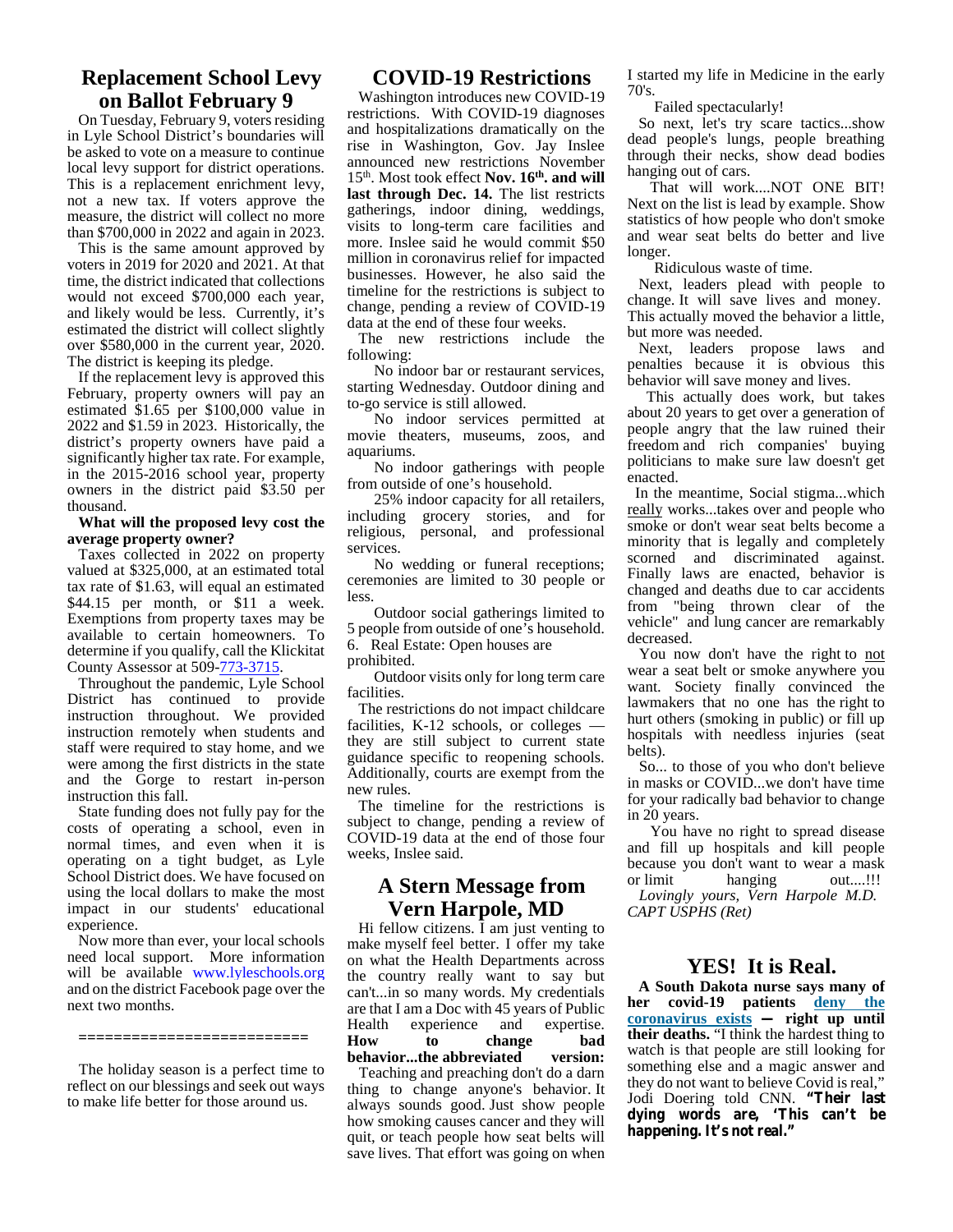A recent appeal to the Pollution Control Hearings Board in the State of Washington for the Construction Stormwater Permit may

delay the Mountain View Estates Subdivision in Klickitat County Dallesport, Washington.

Public documents show longtime resident Raymond Clough is appealing the Dept. of Ecology permit WAR308172 based upon inconsistencies in the application and other county and state documents.

Greg Wallace, owner and developer is asking the Klickitat County Planning Dept. to increase the approved 26 lot subdivision to 35 lots with the addition of covenants, conditions, and restrictions, and elimination of the County Roads through amending the approved in the Preliminary Plat Resolution # 12818.

Numerous attempts have been made to **body** build a development in this centrally located property. Dallesport Washington is an unincorporated Census Designated Place and unique in the Columbia River Gorge. The exemption from the Columbia River Gorge Commission's regulations make this 900 acre area a haven for development. In 2016 Klickitat County expanded the Airport to include a 35-acre Industrial Park.

Dating back to 2007 the Klickitat County Commissioners approved a 10-acre subdivision with 35 lots for then or owner William Maley of The Dalles,<br>Oregon. The 2008 housing Oregon. The 2008 housing collapse eventually ended that development. In 2016 a new application was submitted to the Planning Dept. and<br>eventually defeated with County eventually Commissioner David Sauter voting against it.

November 6, 2018, Klickitat County approved a zone change for Mr. Maley's 8.6 acres. Resolution # 12818 allows Residential 1 ( R-1) 10,000 sq ft lots, half the size from the previous zoning of Suburban Residential with a minimum of 20,000 sq ft. This new lot size includes a modification for eight-foot side setbacks for fire safety. The R-1 zone allows for 35% lot coverage; outbuildings can be up to 300 sq ft. The resolution also includes a 24-foot county road with a 60 right of way for utilities and a walking path.

Klickitat County Planning Dept. received a Preliminary Plat Amendment for the Mountain View Estates Subdivision which shows a different development of 35 lots, CCR's and elimination of the County Roads. The associated Environmental<br>Checklist required by the State required by the State Environmental Policy Act describes the amendment: "The project consists of a topic. request to amend an existing long subdivision approval (SUB-2018-01) and divide the property into a total of 35 residential lots ranging from 10,000 to 13,051 square feet in size. The subdivision Notice includes privately owned and maintained street, walking path and stormwater facilities – all located in a public access easement. It will also include public water and sewer

service along with franchise utilities in the same public easement. The subdivision will be completed in one phase. Construction of the subdivision is expected to occur in 2020."

**There is no provision in State or County Law to "amend" a subdivision. To amend a plat map, environmental checklist, water service agreement, an application to a State Construction Stormwater General Permit or any other document cannot change the number of lots or alter the Klickitat County Legislative Action of a Resolution for a preliminary plat. The only method to change the "Klickitat County Resolution No. 12818 Preliminary Plat Approval Mountain View Estates Subdivision dated, Nov 6, 2018 is through a new resolution before the legislative** of the Klickitat County **Commissioners.**

The Revised Code of Washington 58.17 PLATS SUBDIVISIONS DEDICATIONS defines the methods for land division and development in the State and County. The only method for changing a preliminary plat is through Legislative action by the local authority that is Klickitat County.

Subdivisions of land are clearly defined and regulated in the State of Washington and the counties. There is no provision in State County Laws to "amend" a subdivision. **The current amendments by Greg Wallace to the Klickitat County approved Resolution # 12818 is an attempt to create a new subdivision of 35 lots without proper application of RCW and County Code.**

Simple explanation WA **RCW Chapter** Annex 1 Goldendale, WA 98620 58.17 RCW

PLATS—SUBDIVISIONS—

DEDICATIONS

https://app.leg.wa.gov/rcw/default.aspx?ci  $te = 58.17 \& full = true$ 

Land division in Klickitat County is regulated by the Washington State RCW 36 https://app.leg.wa.gov/rcw/default.aspx?cite  $=36.70$ 

KC Planning Dept. must follow these regulations, all the authority for the county<br>
comes from the RCW 36 of Washington. 2018-10 comes from the RCW 36 of Washington.

https://apps.leg.wa.gov/rcw/default.aspx? Cite=36

Municipal Research and Services Center (MRSC) is a nonprofit organization that helps local governments across Washington State better serve their communities by providing legal and policy guidance on any topic. (Including land use and planning)

There is no new public notice from the KC Planning Dept. for a SEPA Review as required:

http://www.klickitatcounty.org/931/Public-

#### **The Back Story**

https://sites.google.com/view/boundaryline-adjustment/home

Mr. Wallace is a known developer in the area, from 2010 to 2016 he purchased the lots on Central Blvd and Third Ave, from then owner William Maley on the perimeter of the current proposed site.

In 2005 Klickitat County approved a boundary line adjustment for William Maley. The creation of these fourteen lots was an illegal application of the Boundary Line Adjustment (BLA) Code in the State of Washington. A BLA change is for minor alteration of property lines to correct changes in the accuracy of current technology. " BLA cannot change the size of a lot or create a new lot." RCW

Mr. Wallace would buy, build a spec house and start another but not finish the house until the first one sold. All these houses were built on undersized lots at the time of construction as the zoning then was SR with 20,000 sq ft minimum. Most of these houses have no ditches or culverts for the driveway as required by Klickitat County Code. This results in flooding of the intersection of Sixth Ave and Central Blvd. Contacts:

Greg Wallace 748 53rd Street, Washougal, WA 98671 (360) 903-8809

g.wallace4252@gmail.com

Darren Eckman Tenneson Engineering Corporation, Attn. Darrin Eckman 3775 Crates Way, The Dalles, OR 97058 (541) 296-9177,

deckman@tennesoneng.com

KC Planning Dept. 228 W Main Street, MS- CH-17

Phone: 509-773-5703 Alisa Grumbles alisag@klickitatcounty.org Denice Lee denicel@klickitatcounty.org

Mo-chi Lindblad mo-hil@klickitatcounty.org State of WA Dept. of Ecology CSWGP Lloyd Stephens

The NOI # 29238 dated, October 26, 2020. Klickitat County SEPA MDNS SEP2018- 10 dated, June 27, 2018.

Amended Klickitat County SEPA SUB-<br>
2018-10 Environmental Checklist. Environmental "Amendment to the Mountain View Estates Subdivision (SUB-2018-01)" signed and dated by Greg Wallace on May, 12, 2020.

Mountain View Subdivision Revised Storm Drainage Report dated, July 26, 2019

Dept. of Ecology, Stormwater Pollution Prevention Plan dated, July 25, 2019

Klickitat County Resolution No. 12818 Preliminary Plat Approval Mountain View Estates Subdivision dated, Nov 6, 2018

Klickitat County Preliminary Plat Amendment of the Mountain View Estates Subdivision dated, April 24, 2020

Dallesport Water District certificate for water states: "Dallesport Water District can serve water to Mountain View Estates Sub. for the 35 service connections as proposed."

# **Mountain View Estates**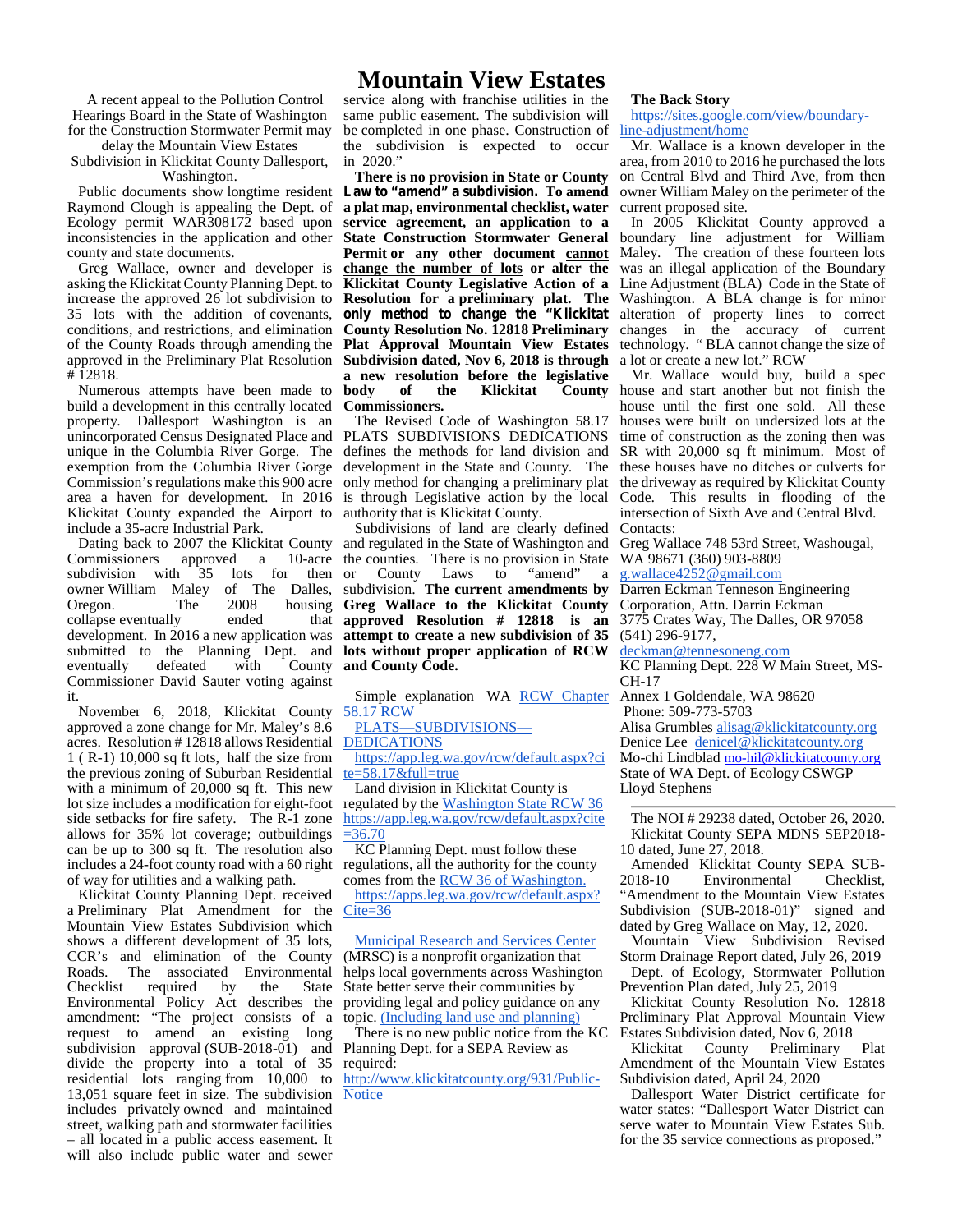# LYLE SCHOOL DISTRICT #406\*



# **Lisa Bren Joins Lyle School Board of Directors**

At the October 28 board meeting, the board selected Lisa Bren to fill the position vacated by Nick Fitzsimmons. Bren, like Fitzsimmons, has children in the district and lists this as a predominant reason for wanting to serve. "I would love to share my perspective: as a mother with students in elementary, middle, and high school and as a resident of Appleton, one of the Lyle School District's more rural communities," Bren wrote.

She works for Columbia Gorge STEM Hub, part of the educational service district that serves multiple counties in Oregon and collaborates with Klickitat and Skamania counties. She also works part-time at Skyline Hospital. She has been active with the Lyle School District P.T.O. and has a background in communications and grant writing.

"I believe Lyle has the potential to be a strong and thriving community and I see the school as an essential part of making that a reality. I have been impressed with the flexibility and consideration extended by the staff in Lyle, and the quick innovative thinking by school leadership this year. I would be honored to join the team as a school board member and continue the work being done to

cultivate a positive, healthy, and high-quality learning environment for kids in our district," Bren added. As an appointee to the board seat originally held by Tria Bullard, Bren will serve a year and may choose at that time whether to run for the next four-year term for the same seat.

# **School Board Meeting Dates Moved Up**

Due to the holidays, both the November and December Lyle School Board meetings are being held on the third Wednesday of the month, instead of the fourth.

The next meeting is scheduled for December 16, 6 p.m., probably on Zoom.

You can find these dates and directions for joining meetings on the district website in the calendar tab, www.lyleschools.org/District/Events:Month/ A link to the agenda for the meeting is posted on the ca

A link to the agenda for the meeting is posted on the calendar by the Monday prior.

# **Holiday Schedule for Lyle School**

There will be no in-person or remote instruction on the following dates: December 21 – January 1 -- Winter Break January 18 – Martin Luther King, Jr. Day

## **Giving Tree**

Mugs Coffee in Bingen will have a Giving Tree for students of Lyle Schools again this year, and the Lions are putting together holiday food baskets. Go to the school website or Facebook for more information and to get the request form, or contact Julie (julie.larson@lyleschools.org) **The deadline to return the forms to Julie is December 5.**

> Stay connected on Lyle School District's Facebook page or on our website at Lyle School District [www.lyleschools.org].

**(Klickitat, Lyle Against Substance Abuse Coalition) 5 - 6:30 pm Meets the 3rd Wed of each month. Alternates between Klickitat and Lyle The Library Bookmobile--- Winter Schedule Canceled Wednesdays. Cancelled \*Lyle Merc. 9:30-10:15 \*Book return available at this location Lyle Community School 10:30-12:30 Dallesport Church of Christ…1:45–3:00 Dallesport PTO Meeting Tue,. 2:45pm – 3:45pm Monthly on the first Tuesday Cancelled School Board meetings will be held @ 6pm on the fourth Wednesday**COUGAR **CUB** 

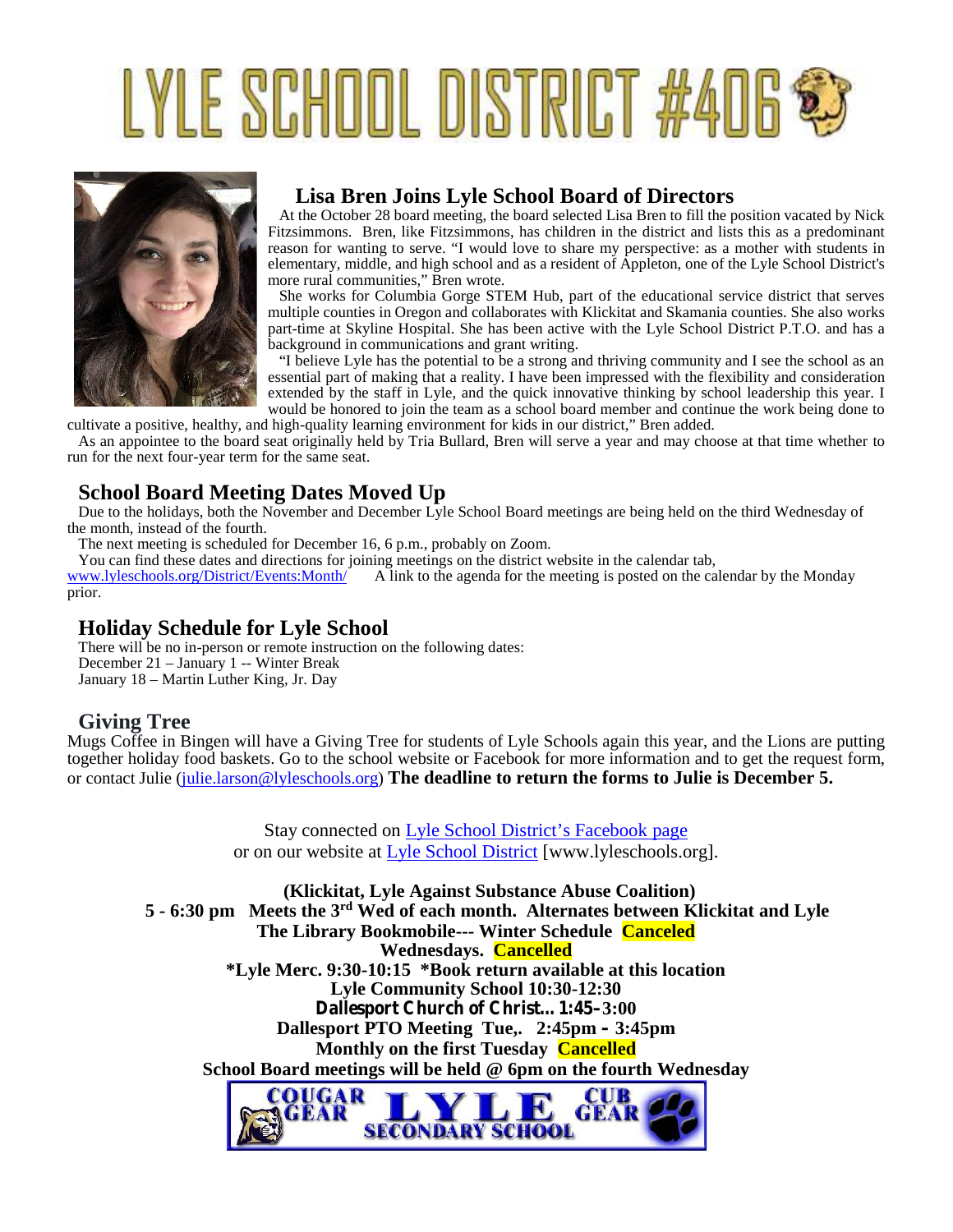# **Pop-Up Holiday Market**

**Saturday 9am - 5pm**

**December 5th. 12th. & 19th .** Featuring local crafters Face coverings required and Social Distancing observed. 417 E 2nd Street The Dalles, OR Please Bring 2 cans of food or \$3 to be donated to our local food bank.

https://www.facebook.com/events/15090 19529303192

Information: The Dalles Wedding Place (541) 980-7869

## **Second Saturday at WAAAM Air & Auto Museum Saturday Dec 12, 2020**

**9:00 AM - 5:00 PM**

The Second Saturday of each month the WAAAM Air and Auto Museum opens the doors to roll out and run some of its antique airplanes and cars. Visitors watch airplane operations up close and may get to ride in old cars too. Open 9-5. Activities 10-2. Lunch 11-1. Free parking. WAAAM is located three miles from downtown Hood River at 1600 Air Museum Road, Hood River, OR 97031. Call (541) 308-1600 for more information or visit www.waaamuseum.org 1600 Air Museum Drive Hood River, OR

#### **Grit Row Pop Up Dec 20, 2020 4:00 PM - 5:30 PM**

3 x 15 mini Grit Row Classes (arrive 5 min early!)

**Class 1** 4:00pm **Class 2**, 4:40pm **Class 3**, 5:15pm

Take a break from holiday shopping, eating and stress and try out the new rowing studio in The Dalles! Could you benefit from low impact exercise? Check it out for free! I'm offering 3 x 15 min Grit Row Classes at 4:00pm, 4:40pm and 5:15pm. Space is limited to 4 per class that allows for plenty of space between folks and time to wipe all surfaces and air out studio space with two doors tow outside for 20 minutes before the next class. Black lights, fun music and awesome water rowers!

207 Laughlin Street, The Dalles (across from Sedition Brewery)

**Free** - must sign up for a class either the night of...on the studio door after 3:30pm during Pop Up

http://www.grit-row.com

Contact Information n online at www.grit-row.com OR email info@grit-row.com

## **Riverside Salon 299 3rd Ave. Dallesport**

It's been many years since Dallesport had a beauty salon. We are happy to announce a new resident and beautician who has reopened the salon on 3<sup>rd</sup> Avenue.<br>Jeanette

Johnston worked Strawberry Mountain hair salon in White Salmon for 16 years, then worked out of her home until moving here to Dallesport a couple months ago. Jeanette was excited to find a home with a place where a salon had been several years ago, and is excited to meet her new Dallesport neighbors. For an appointment please call Jeanette Johnston **509-748-4084**. **Welcome!**

# **Columbia Gorge Vendors Market**

For those of you that depend on yearly events for your home businesses, like Cherry Fest, St Mary's Christmas Bazaar, Huckleberry Fest and the like...not to mention those of you that do your Holiday shopping to help support local artists.

Check out the Facebook page for buying and selling your crafts. This puts all vendors in one convenient, virtual shopping bazaar.

https://www.facebook.com/groups/7380 79160270844/?ref=share

## **Cascade Singers**

Cascade Singers is **canceling** its previously-announced "Christmas Hum- Along" concert. The community choir based in The Dalles is responding to the governor's two-week statewide freeze that curtails rehearsals and raises the possibility that the freeze may extend to the Dec. 11-13 performances.

choir members, "Until we can plan operations with confidence, it seems futile to work toward an uncertain goal. We are suspending live operations until further notice."

The longer-range goal for Cascade Singers is to prepare a post- COVID concert of Broadway show music, date to be determined. This will involve selecting repertoire, creating practice tapes for individual use, and holding small-group rehearsals within COVID restraints during late winter and spring 2021.

# **Bazaars Cancelled**

Due to Covid-19 **Lyle, Dallesport and Eagles club** will not be holding their Christmas bazaars this year We hope to have them back in 2021.

# **Harpers Unicorn**

Mother and daughter team, Brandie and Ashley Marzillo of Dallesport have started a new home business.

We are a small home-based Custom Clothing and Gift Boutique that makes our items by hand in the USA with a very small percentage purchased from a vendor, also in the US. Specializing in one of a kind gifts made in small batches, as quality is important to us!

Thank you for choosing us! For you it may be a small choice, but for us it's HUGE! Discover something that lets your inner Unicorn shine!

Web page:

https://harpersunicorn.com/?fbclid=IwA R<sub>2</sub>oRczybbN\_iL4DnA-

nd\_xX05Tq5Ozh3h2vvET5RMwgsr3dm xwl3YOb6jg

Email: Harpersunicorn2020@yahoo.com See them on Facebook:

https://www.facebook.com/groups/6524 75605424887/

# **New Years Eve**

Say farewell to 2020 and spend New Year's Eve with Night Life live at The Granada! Hors d'oeuvres, a champagne toast, and 80's Rock-N-Roll are sure to bring positive vibes to your 2021! This



event is limited to 80 people so get your tickets early!

> **Let's welcome the new year with fresh hopes, fresh vision, fresh spirit, and by sending full of warmth happy new year wishes to everyone!**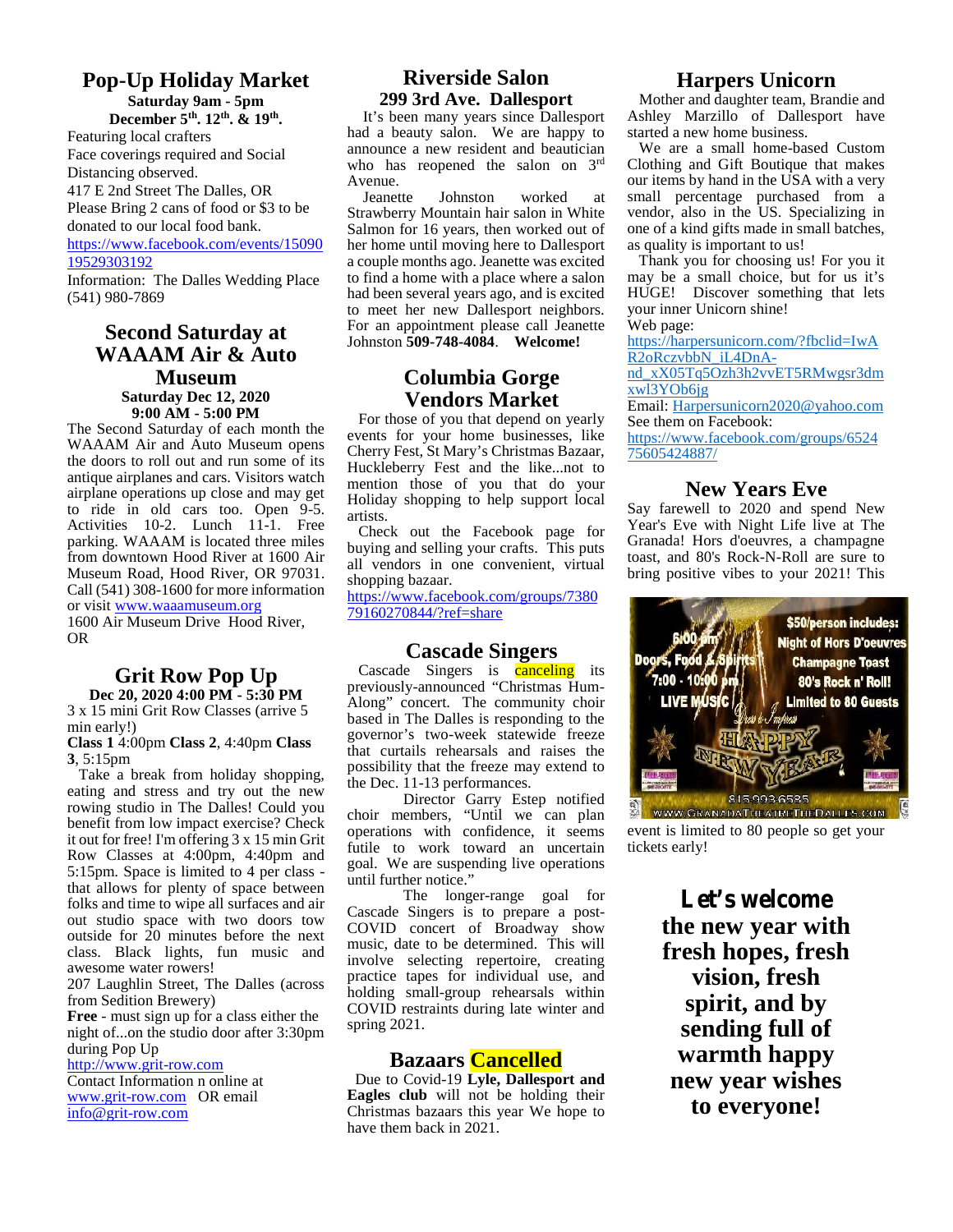# **Dallesport-Murdock Community Calendar**<br>Dallesport-Murdock Fire Dept. KCFD#6 Dallesport-Murdock Community Council

**630 Central Ave. P.O. Box 215 767-1252 136 6th Ave. P.O. Box 8**

**Dallesport-Murdock Community Council** 

**Post Office hours are 8am-2pm M-F Sat. 7:30am-11:00 for package pick up only Phone 767-1577**

| December 2020              |                       |                     |                             |                         |                  |                       |  |  |  |  |  |
|----------------------------|-----------------------|---------------------|-----------------------------|-------------------------|------------------|-----------------------|--|--|--|--|--|
| <b>Sun</b>                 | <b>Mon</b>            | <b>Tue</b>          | <b>Wed</b>                  | <b>Thu</b>              | Fri              | <b>Sat</b>            |  |  |  |  |  |
| <b>AA Meetings</b>         |                       | 1                   | $\boldsymbol{2}$            | 3                       | 4                | 5                     |  |  |  |  |  |
| Wednesdays                 |                       |                     |                             |                         |                  |                       |  |  |  |  |  |
| and Sundays                |                       | <b>Senior Lunch</b> |                             | 34 <sup>th</sup> Annual |                  |                       |  |  |  |  |  |
| 7pm                        |                       | Lyle                |                             | <b>ELFF</b>             |                  |                       |  |  |  |  |  |
| <b>Lyle School</b>         |                       | <b>Cancelled</b>    |                             | <b>Food Drive</b>       |                  |                       |  |  |  |  |  |
| Library                    |                       |                     |                             |                         |                  |                       |  |  |  |  |  |
| 625 Keasey<br>360-870-3321 |                       | <b>Giving</b>       |                             |                         |                  | <b>National</b>       |  |  |  |  |  |
| <b>Cancelled</b>           |                       | <b>Tuesday</b>      |                             |                         |                  | <b>Cookie Day</b>     |  |  |  |  |  |
| $6\overline{6}$            |                       | 18                  | 9                           | 10                      | 11               | 12                    |  |  |  |  |  |
|                            | <b>National</b>       |                     |                             |                         |                  |                       |  |  |  |  |  |
|                            | <b>Letter Writing</b> |                     | Senior Lunch Fire Dist. Biz | <b>Community</b>        |                  |                       |  |  |  |  |  |
|                            | Day                   | Lyle                | Meet 6pm                    | Council                 |                  |                       |  |  |  |  |  |
|                            |                       | <b>Cancelled</b>    | <b>Commissioners</b>        | <b>Meeting</b>          |                  | <b>Gingerbread</b>    |  |  |  |  |  |
|                            |                       |                     | Meet 7pm                    | Zoom 6pm                |                  | <b>House Day</b>      |  |  |  |  |  |
|                            |                       |                     |                             |                         |                  |                       |  |  |  |  |  |
|                            | <b>Pearl Harbor</b>   |                     |                             |                         |                  | <b>National</b>       |  |  |  |  |  |
|                            | Day                   |                     |                             | Hanukkah                |                  | <b>Poinsettia Day</b> |  |  |  |  |  |
| $\vert$ 13                 | 14                    | 15                  | 16                          | 17                      | 18               | 19                    |  |  |  |  |  |
|                            |                       | <b>Senior Lunch</b> |                             |                         |                  |                       |  |  |  |  |  |
|                            |                       | Lyle                |                             |                         |                  |                       |  |  |  |  |  |
|                            |                       | <b>Cancelled</b>    |                             |                         |                  |                       |  |  |  |  |  |
|                            |                       |                     |                             |                         |                  |                       |  |  |  |  |  |
| <b>Worldwide</b>           |                       |                     |                             |                         |                  |                       |  |  |  |  |  |
| <b>Candle</b>              |                       | <b>Water Dist.</b>  |                             |                         |                  |                       |  |  |  |  |  |
| <b>Lighting Day</b>        |                       | <b>Meeting</b>      |                             |                         |                  |                       |  |  |  |  |  |
|                            |                       | Webex 6:30pm        |                             |                         |                  |                       |  |  |  |  |  |
| 20                         | 21                    | 22                  | 23                          | 24                      | 25               | 26                    |  |  |  |  |  |
|                            |                       | <b>Senior Lunch</b> |                             |                         |                  |                       |  |  |  |  |  |
|                            |                       | Lyle                |                             |                         |                  |                       |  |  |  |  |  |
|                            |                       | <b>Cancelled</b>    |                             |                         |                  |                       |  |  |  |  |  |
|                            |                       |                     |                             |                         |                  |                       |  |  |  |  |  |
|                            |                       |                     |                             |                         |                  |                       |  |  |  |  |  |
|                            |                       | <b>National</b>     |                             |                         |                  | <b>Boxing Day</b>     |  |  |  |  |  |
| <b>National Ugly</b>       | Winter                | Cookie              |                             |                         |                  |                       |  |  |  |  |  |
| <b>Sweater Day</b>         | <b>Solstice</b>       | <b>Exchange Day</b> |                             |                         | <b>Christmas</b> | <b>Kwanzaa</b>        |  |  |  |  |  |
| 27                         | 28                    | 29                  | 30                          | 31                      |                  |                       |  |  |  |  |  |
|                            |                       | <b>Senior Lunch</b> |                             |                         |                  |                       |  |  |  |  |  |
|                            |                       | Lyle                |                             |                         |                  |                       |  |  |  |  |  |
|                            |                       | <b>Cancelled</b>    |                             |                         |                  |                       |  |  |  |  |  |
|                            |                       |                     |                             |                         |                  |                       |  |  |  |  |  |
|                            |                       |                     |                             |                         |                  |                       |  |  |  |  |  |
|                            |                       |                     |                             |                         |                  | Happy<br>New<br>Year  |  |  |  |  |  |
|                            | <b>National</b>       | National Call a     |                             | New Year's              |                  |                       |  |  |  |  |  |
|                            | <b>Fruitcake Day</b>  | <b>Friend Day</b>   |                             | Eve                     |                  |                       |  |  |  |  |  |